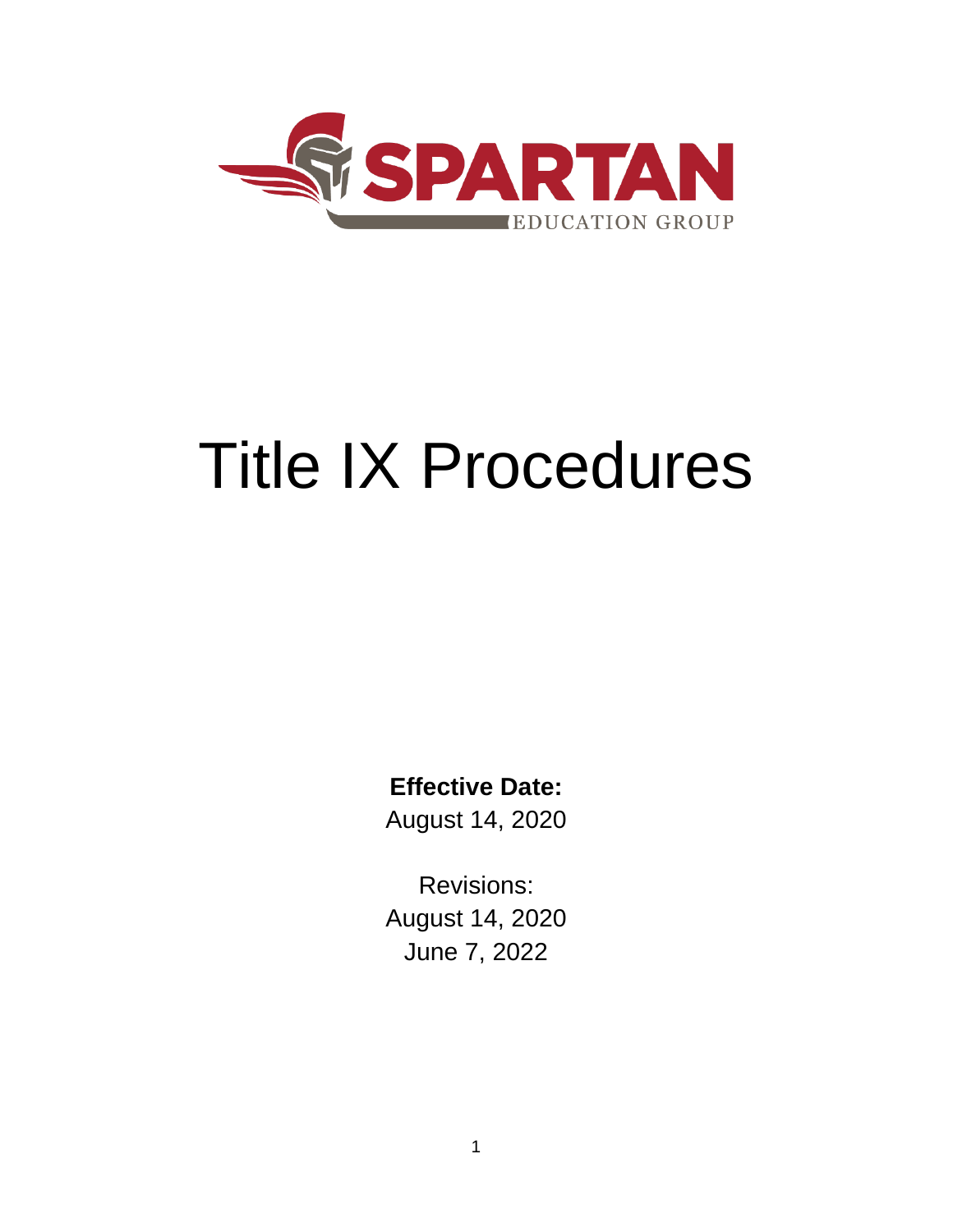# **Complaint Procedures Pursuant to the Spartan College Sexual Harassment, Dating Violence, Domestic Violence, Stalking and Retaliation Policy**

The Spartan College of Aeronautics and Technology (the "College") is committed to creating and maintaining a safe and non-discriminatory learning, living, and working environment as set forth in its Sexual Harassment, Dating Violence, Domestic Violence, Stalking, and Retaliation policy (the "Policy"). These procedures establish the process for investigating and responding to complaints of Prohibited Conduct under the Policy, including the availability of supportive measures and imposition of disciplinary measures against an individual found responsible for a violation.

Unless resolved through an informal resolution, the College will investigate the allegations in any Complaint in a prompt, fair, and impartial manner, with one or more internal or external Investigators. Following the investigation, a determination regarding responsibility will be made in accordance with these procedures. If there is a determination of responsibility, the College will determine sanctions and remedies as appropriate. The Procedures provides for an appeals process.

The definitions in the Policy are incorporated by reference into these procedures.

1. Burden of Proof

The burden of proof and the burden of gathering evidence sufficient to reach a determination regarding responsibility rest on the College and not on the parties. It is presumed that the Respondent is not responsible for the alleged conduct until a determination regarding responsibility is made at the conclusion of the procedures. The College uses a preponderance of the evidence standard in evaluating and making determinations of responsibility of Prohibited Conduct.

# 2. No Conflicts of Interest

The Title iX Coordinator will perform all duties neutrally and without conflict of interest or bias. Any individual designated as a Deputy Title IX Coordinator, Investigator, Decision Maker, Appeal Officer or any designee may not have a conflict of interest or bias for or against Complainants or Respondents generally or an individual Complainant or Respondent.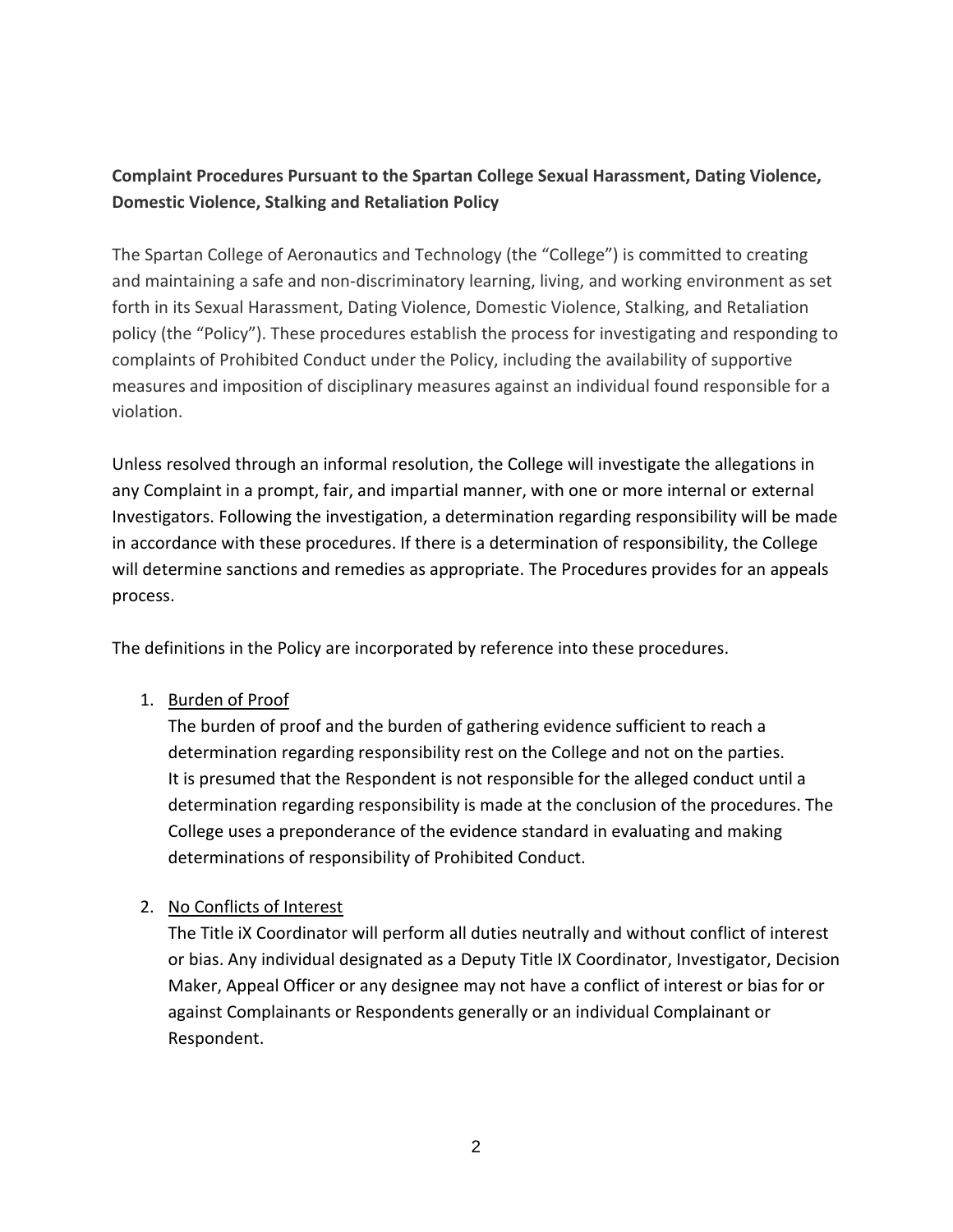#### 3. Interim Suspension/Emergency Removal

The College may remove a student Respondent from College education programs or activities on an emergency basis in accordance with any applicable student conduct code provisions. As required by Title IX, before doing so in cases alleging Sexual Harassment, the College must undertake an individualized safety and risk analysis, determine that an immediate threat to the physical health or safety of any student or other individual arising from the allegations of Sexual Harassment justifies removal, and provide the Respondent with notice and an opportunity to challenge the decision immediately following the removal.

#### 4. Supportive Measures

Supportive measures are non-disciplinary, non-punitive individualized services offered as appropriate, as reasonably available, and without fee or charge to any individual alleging to have experienced Prohibited Conduct, or any individual accused of engaging in Prohibited Conduct before, during, or after the filing of a Complaint or where no Complaint has been filed. Such measures are designed to restore or preserve equal access to the College's education programs and activities without unreasonably burdening the other party or parties, including measures designed to protect the safety of all parties or the educational environment, or deter Prohibited Conduct.

Supportive measures shall be discussed with the parties and may include counseling, extensions of deadlines or other course-related adjustments, modifications of work or class schedules, campus escort services, mutual restrictions on contact between the parties, changes in work or housing locations, leaves of absence, increased security and monitoring of certain areas of the campus, and other similar measures. The College will maintain as confidential any supportive measures provided to any individual under the Policy to the extent that maintaining such confidentiality would not impair the ability of the College to provide the supportive measures. The Title IX Coordinator, or Deputy Title IX Coordinator for the applicable campus, is responsible for coordinating the effective implementation of supportive measures.

#### 5. Administrative Leave

The procedures for placing an employee on administrative leave pending investigation and resolution of allegations of Prohibited Conduct shall be pursuant to applicable employee and/or faculty policies related to administrative leave.

## 6. Advisors

The parties have the opportunity to be accompanied to any meeting or proceeding by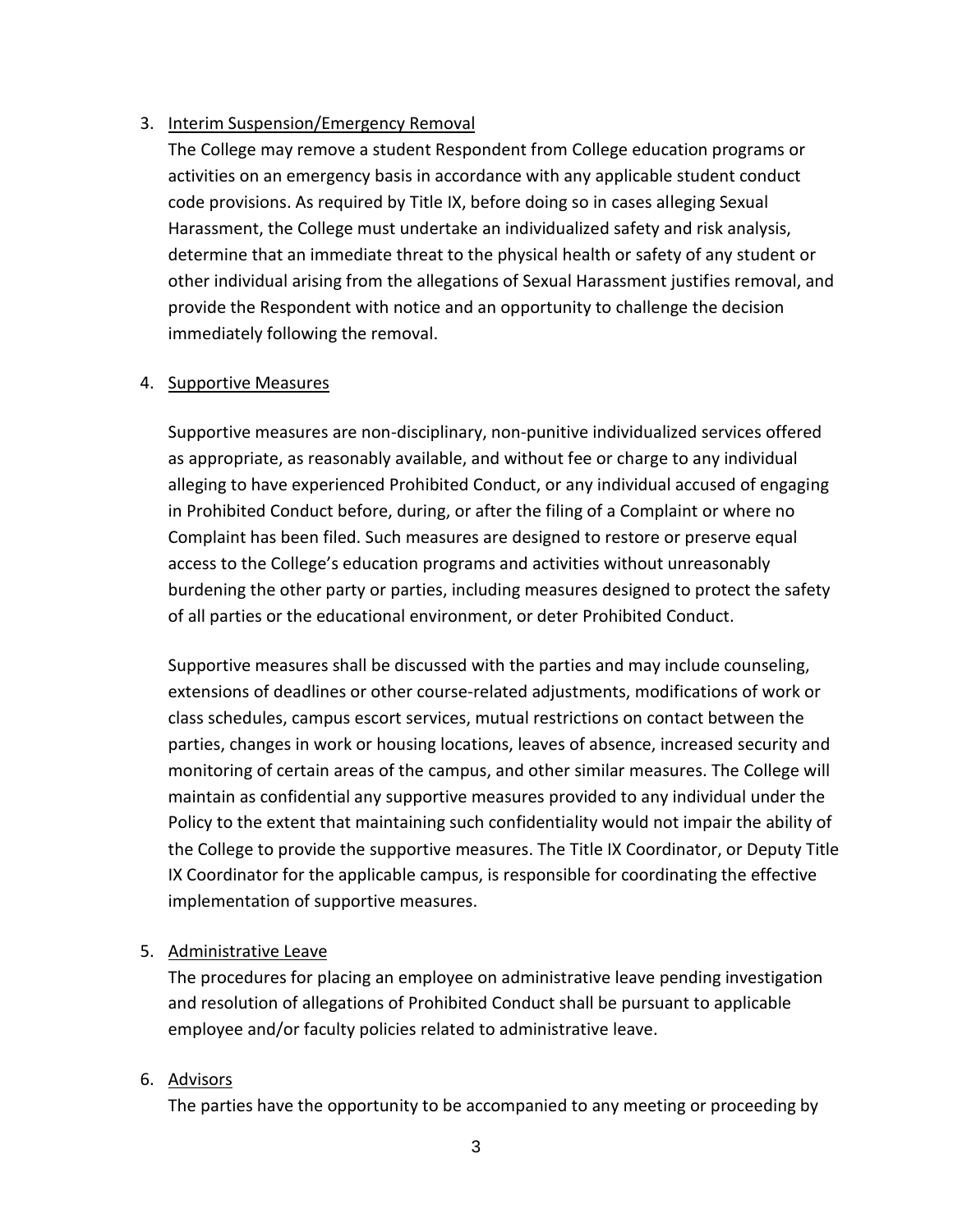the advisor of their choice, who may be, but is not required to be, an attorney. The College will not limit the choice or presence of an advisor for either party in any meeting or Proceeding, except that the advisor may not be a party or witness or an individual who would otherwise create a conflict of interest. Advisors must comply with any rules of decorum set forth by the College.

At the live hearing, each party's advisor will conduct cross-examination on behalf of the party. If a party does not have an advisor present at the live hearing, the College will provide without fee or charge to that party, an advisor of the College's choice, who may be, but is not required to be, an attorney, to conduct cross-examination on behalf of that party.

## 7. Notice of Complaint

Upon receipt of a Complaint, the College will provide the following written notice to the parties identified in the Complaint:

- a. Notice of the College's Procedures, including the Informal Resolution process.
- b. Notice of the allegations of Prohibited Conduct, including sufficient details known at the time and with sufficient time to prepare a response before any initial interview. Sufficient details include the identities of the parties involved in the incident, if known, the conduct allegedly constituting Prohibited Conduct, and the date and location of the alleged incident, if known.
- c. Notice that, under these procedures, the Respondent is not treated as responsible for the alleged conduct until a determination regarding responsibility is made at the conclusion of the procedures.
- d. Notice to the parties that they may have an advisor of their choice, who may be, but is not required to be, an attorney, and may inspect and review evidence.
- e. Notice of the provision in these procedures, consistent with Section 16, below, that prohibits knowingly making false statements or knowingly submitting false information during the procedures.

The College will provide an amended notice of the allegations to the parties if additional allegations arise in the course of an investigation about the Complainant or Respondent that were not included in the original notice, or remove charges that were included in the original notice.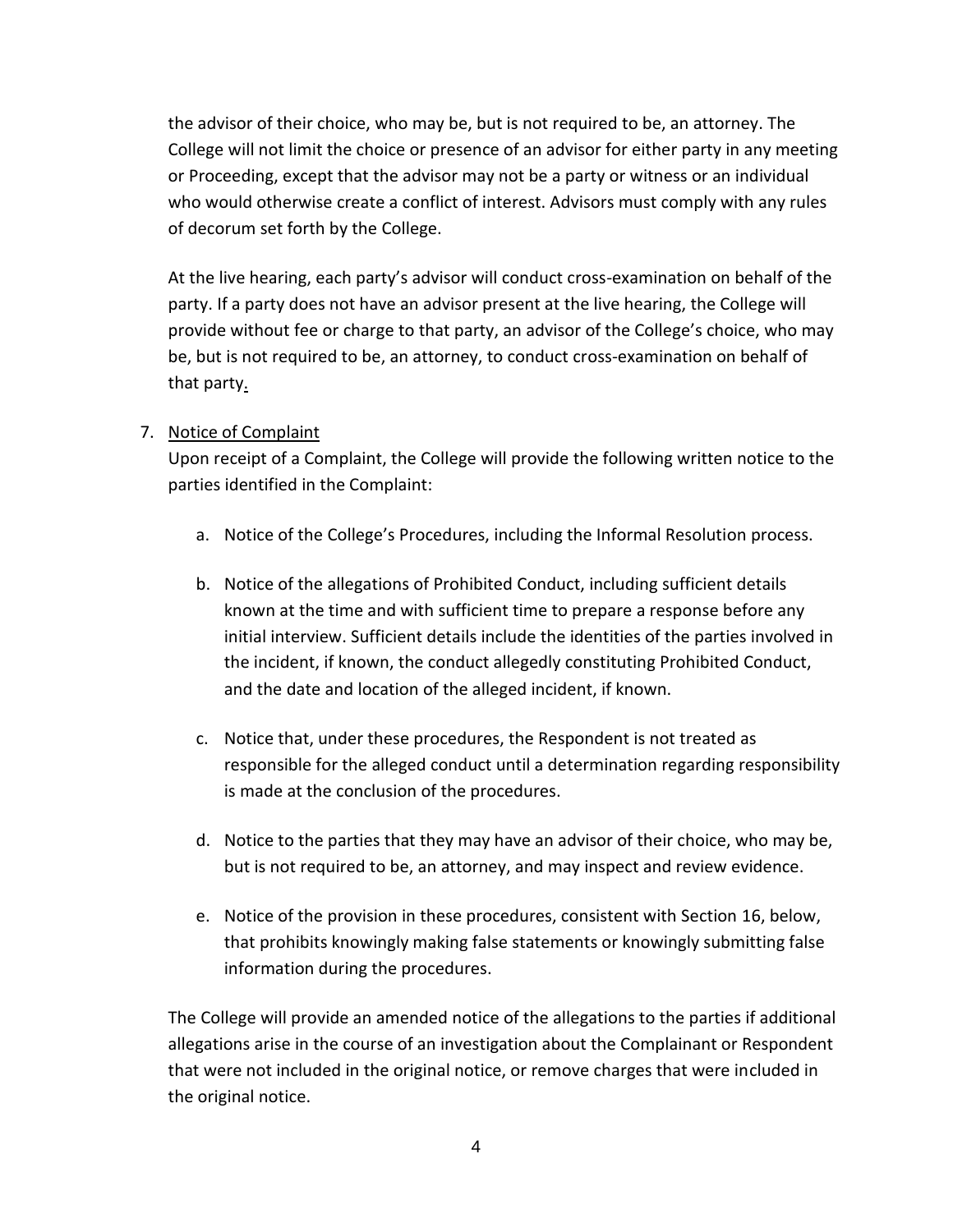#### 8. Dismissal of Complaint

If the conduct alleged in the Complaint would not constitute Prohibited Conduct, if proved, then the Complaint must be dismissed by the Title IX Coordinator, but the College may still address the conduct under other provisions of its policies and codes of conduct, as applicable. If the conduct alleged in the Complaint did not occur in the College's education programs or activities, or did not occur against a person in the United States, then the College must dismiss the Complaint with regard to that conduct. The College may dismiss a Complaint or any allegations therein, if at any time during the investigation or hearing: a Complainant notifies the Title IX Coordinator in writing that the Complainant would like to withdraw the Complaint or any allegations therein; the Respondent is no longer enrolled or employed by the College; or specific circumstances prevent the College from gathering evidence sufficient to reach a determination as to the Complaint or allegations therein. Upon dismissal, the College will promptly send written notice of the dismissal and the reason(s) simultaneously to the parties as well as procedures related to appeal.

#### 9. Consolidation of Cases

The College may, at the discretion of the Title IX Coordinator, consolidate Complaints as to allegations of Prohibited Conduct against more than one Respondent, or by more than one Complainant against one or more Respondents, or by one party against the other party, where the allegations of Prohibited Conduct arise out of the same facts or circumstances.

## 10. Notice of Meetings and Timeframes

The College will provide, to a party whose participation is invited or expected, written notice of the date, time, location, participants, and purpose of all hearings, investigative interviews, or other meetings, with sufficient time for the party to prepare to participate.

The College will establish reasonably prompt timeframes for conclusion of the procedures, including reasonably prompt timeframes for filing and resolving appeals and Informal Resolution processes. The College seeks to resolve all Complaints generally within 120 business days of the filing of the Complaint. All time frames expressly outlined in these Procedures are meant as guidelines rather than rigid requirements. At the discretion of the College, the procedures may be temporarily delayed and limited extensions of timeframes may be granted for good cause shown with written notice to the Complainant and the Respondent of the delay or extension and the reasons for the action. Good cause may include, but is not limited to, considerations such as the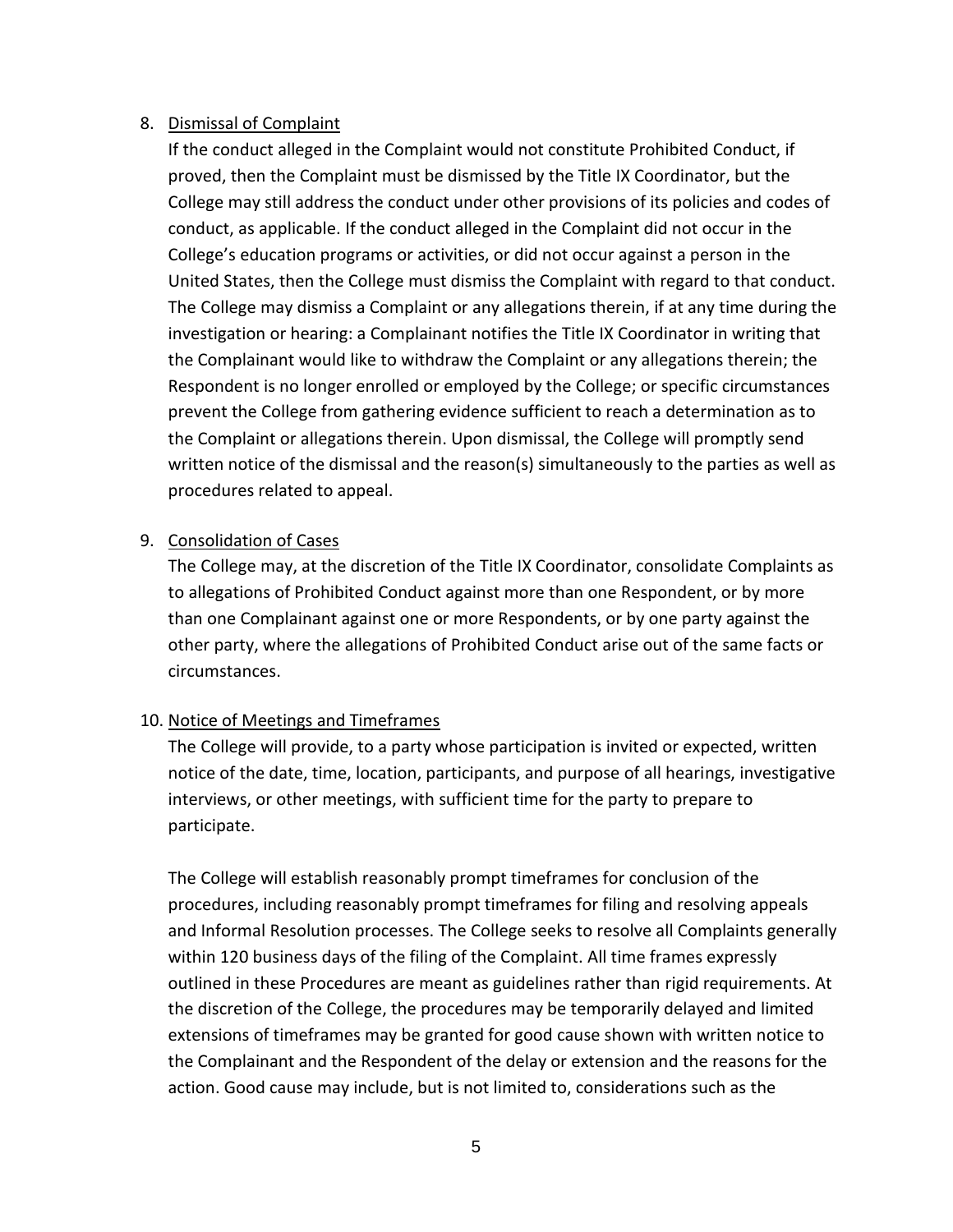absence of a party, advisor, or a witness; concurrent law enforcement activity; the need for language assistance or accommodation of disabilities; exam periods; or breaks in the College's calendar. No party may unreasonably delay the procedures due to unavailability of an advisor.

11. Informal Resolution

With the exception of allegations that an employee engaged in Prohibited Conduct against a student, the College may, at any time prior to reaching a determination regarding responsibility after the filing of a Complaint, facilitate a voluntary, Informal Resolution process, such as mediation, that does not involve a full investigation and adjudication, provided that the following conditions are met:

- a. Notice. The College will provide to the parties a written notice disclosing: the allegations; the requirements of the Informal Resolution process including the circumstances under which it precludes the parties from resuming a Complaint arising from the same allegations; the right of any party to withdraw from the Informal Resolution process and resume the procedures with respect to the Complaint prior to agreeing to a resolution; and any consequences resulting from participating in the Informal Resolution process, including the records that will be maintained or could be shared.
- b. Timely and Equal Access. The College will provide timely and equal access to the Complainant, the Respondent, and appropriate officials to any information that will be used during informal and formal disciplinary meetings and hearings.
- c. Voluntary Consent. The College will obtain the parties' voluntary, written consent to the Informal Resolution process.
- d. Time frame. Informal Resolution will be completed within approximately 60 days of the parties' agreement to participate in Informal Resolution, but the College may extend the timeframe for good cause.

## 12. Investigation Process

Prohibited Conduct investigations will involve an objective evaluation of all relevant evidence, including both inculpatory and exculpatory evidence. Credibility determinations will not be based on a person's status as a Complainant, Respondent, or witness. The parties will have an equal opportunity to present witnesses and other inculpatory and exculpatory evidence. The College will not restrict the ability of either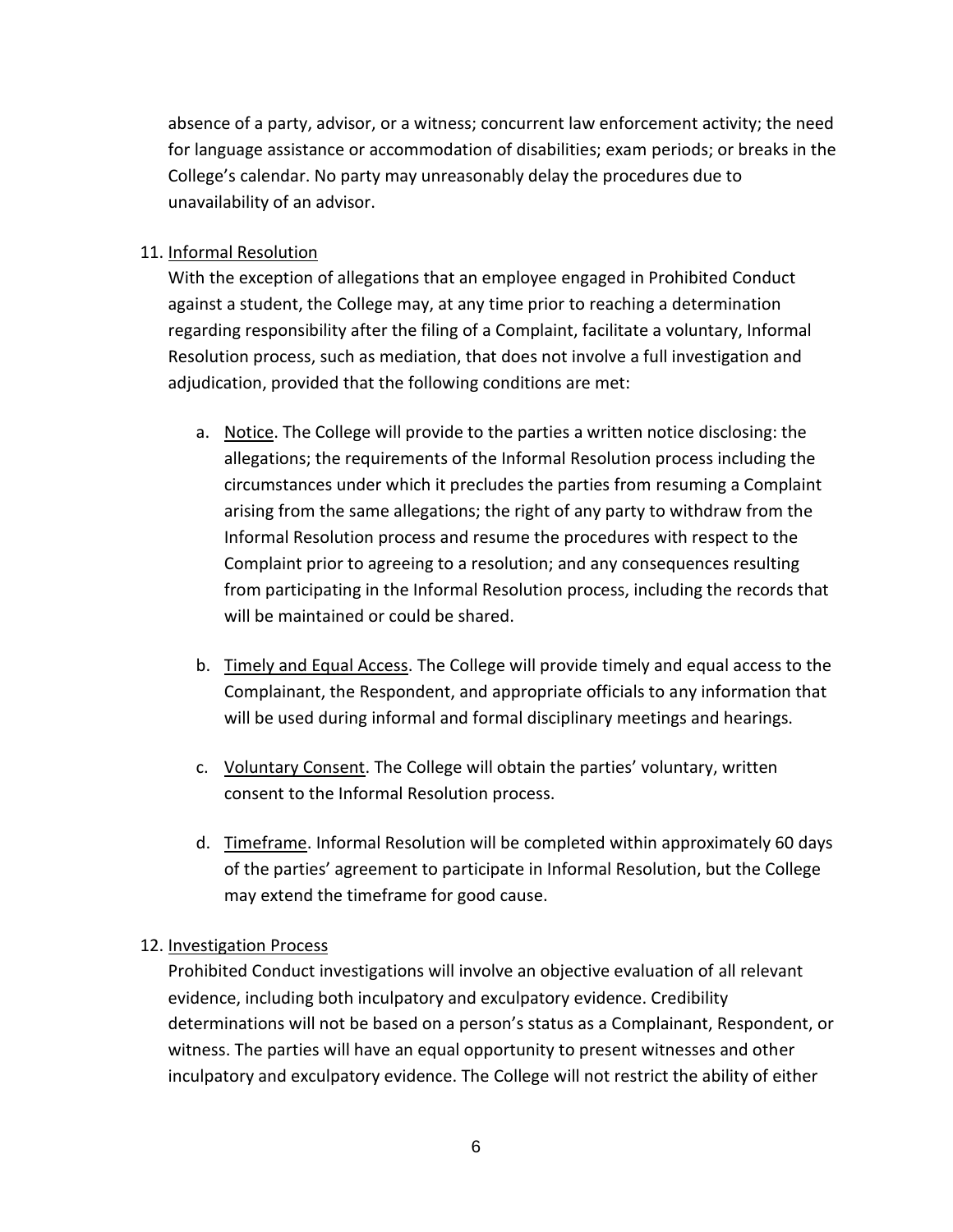party to discuss the allegations under investigation or to gather and present relevant evidence, as long as such conduct is not harassing or retaliatory.

- a. Review of Evidence: The College will provide both parties an equal opportunity to inspect and review any evidence obtained as part of the investigation that is directly related to the allegations raised in the Complaint. This includes the evidence upon which the College does not intend to rely in reaching a determination regarding responsibility and inculpatory or exculpatory evidence whether obtained from a party or other source, so that each party can meaningfully respond to the evidence prior to conclusion of the investigation. Prior to completion of the investigative report, the College will make available to each party and each party's advisor, if any, the evidence subject to inspection and review in an electronic format or a hard copy, and the parties will have 10 calendar days to submit a written response, which the Investigator will consider prior to completion of the investigative report. At the discretion of the investigator, additional investigative steps may be taken in light of the parties' written responses.
- b. Medical Records: The College will not access, consider, disclose, or otherwise use a party's records that are made or maintained by a physician, psychiatrist, psychologist, or other recognized professional or paraprofessional acting in the professional's or paraprofessional's capacity, or assisting in that capacity, and which are made and maintained in connection with the provision of treatment to the party, unless the College obtains that party's voluntary, written consent to do so.
- c. Past Sexual History: Evidence about the Complainant's sexual predisposition or prior sexual behavior is not relevant, unless (1) questions and evidence about the Complainant's prior sexual behavior are offered to prove that someone other than the Respondent committed the conduct alleged by the Complainant, or (2) the questions and evidence concern specific incidents of the Complainant's prior sexual behavior with respect to the Respondent and are offered to prove consent.
- d. Privilege: The College will not require, allow, rely upon, or otherwise use questions or evidence that constitute, or seek disclosure of, information protected under a legally recognized privilege, unless the person holding such privilege has waived the privilege.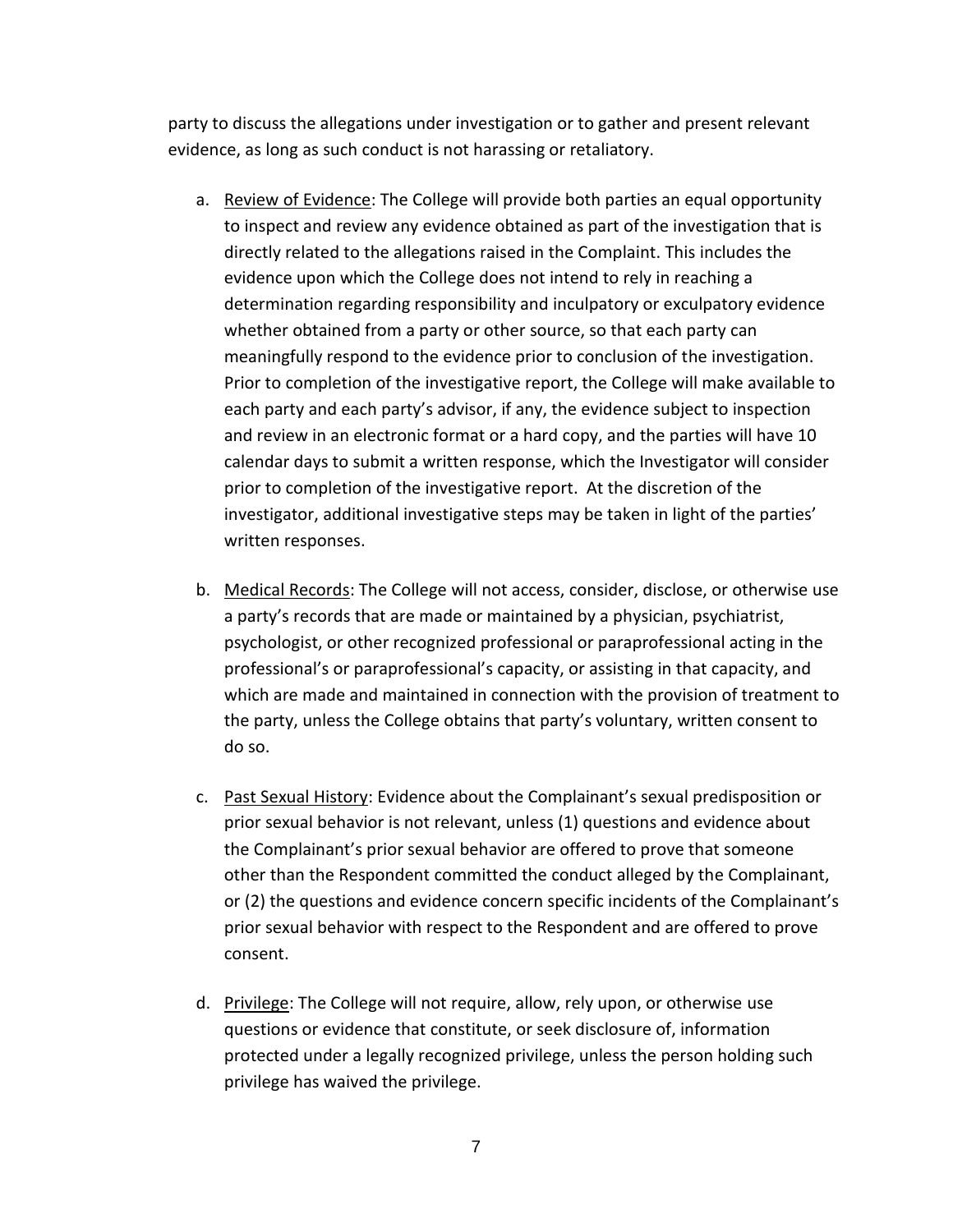e. Investigative Report: At the conclusion of the investigation, the Investigator will create an investigative report that fairly summarizes relevant evidence. Ten (10) days prior to a hearing, as applicable, the College will send to each party and each party's Advisor, if any, the investigative report in an electronic format or a hard copy, for their review and written response.

#### 13. Decision-Making Process

After an investigation of a complaint, the following procedures apply:

- a. Notice of Decision-Making Process. After the investigation is complete, the Title IX Coordinator or designee will send to each party and each party's advisor, if any, a notice and description of this decision-making process and the expected timeframe for the process.
- b. Standard of Evidence. The standard of evidence for all cases of Prohibited Conduct is preponderance of the evidence, which means whether it is more likely than not that Prohibited Conduct occurred.
- c. Production of Evidence. All evidence subject to the parties' inspection and review at the conclusion of the investigation will be available at any hearing to give each party equal opportunity to refer to such evidence during the hearing, including for purposes of cross-examination.
- d. Live Hearings. The College will provide a live hearing, which can be accomplished remotely using technology. At the live hearing, the decision maker, who also serves as the hearing officer, will provide the parties with an opportunity to make opening and closing statements, including statements about the impact of the matter on them and the requested sanctions or remedies, as applicable. The investigator(s) will be a witness at the hearing.
	- i. Independent Hearing Officer. The decision maker and hearing officer cannot be the same person(s) as the Title IX Coordinator or the investigator(s).
	- ii. Questioning by the Hearing Officer: The hearing officer will ask questions of the parties and any witnesses.
	- iii. Cross-Examination. At the live hearing, the hearing officer will permit each party's advisor to ask the other party and any witnesses relevant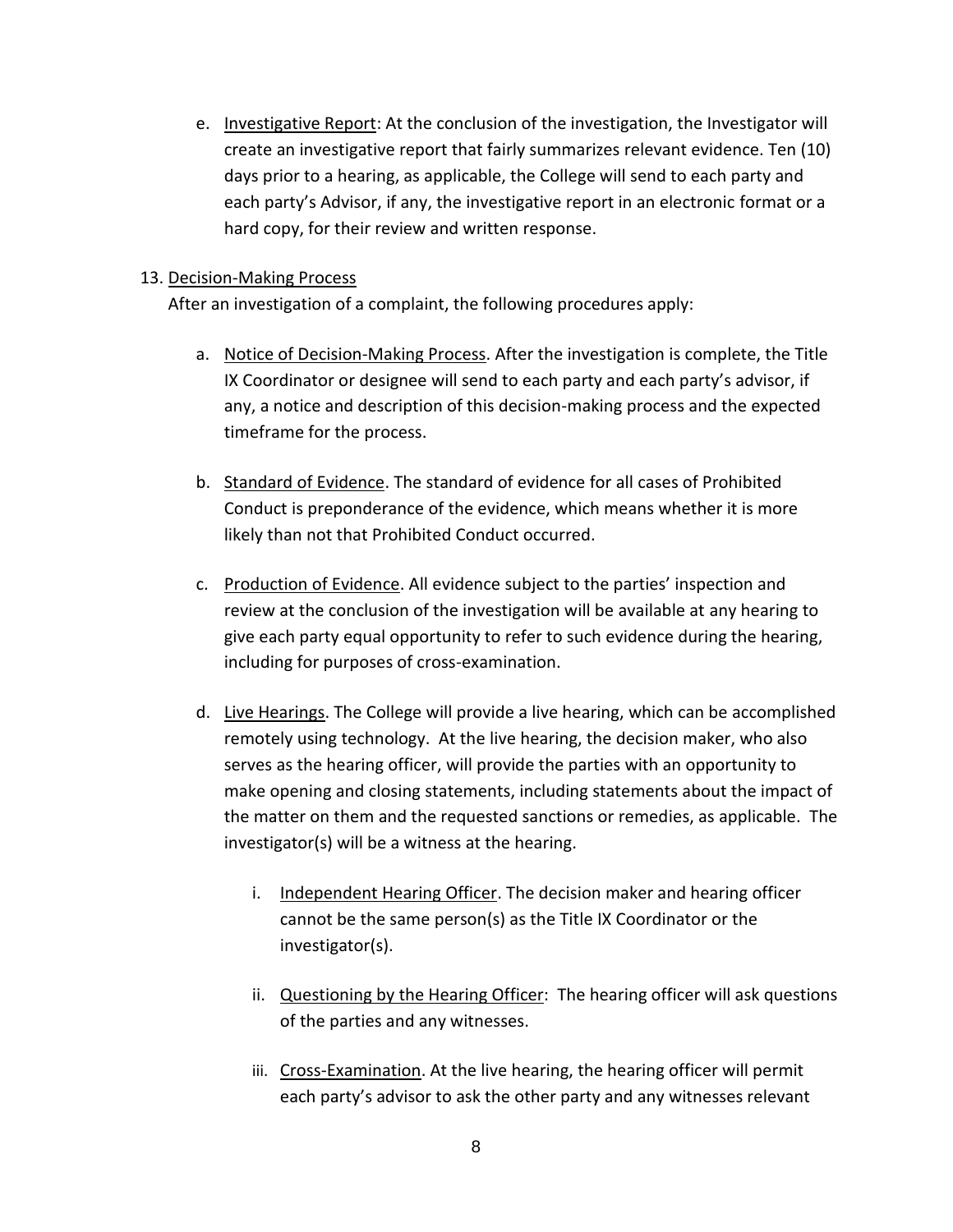questions and follow-up questions, including those challenging the credibility of each party or witness. Such cross-examination at the live hearing will be conducted directly, orally, and in real time by the party's advisor of choice and never by a party personally, notwithstanding the discretion of the College to otherwise restrict the extent to which advisors may participate in the proceedings. Advisors must comply with any rules of decorum set forth by the College. If a party or witness does not submit to cross-examination at the live hearing, the hearing officer may still consider relevant information provided by absent or non-crossexamined parties or witnesses, including but not limited to: statements made during the investigation; emails, texts or social media exchanges between the parties; relevant statements about the alleged act; police reports; and medical reports or other relevant documents. The hearing officer cannot draw an inference relevant to the determination regarding responsibility based solely on a party's or witness's absence from the live hearing or refusal to answer cross-examination or other questions.

- iv. Provision of Advisors to Conduct Cross-Examination. If a party does not have an advisor present at the live hearing, the College will provide without fee or charge to that party, an advisor of the College's choice, who may be, but is not required to be, an attorney, to conduct crossexamination on behalf of that party.
- v. Relevance Determinations. Only relevant cross-examination and other questions may be asked of a party or witness. Before a Complainant, Respondent, or witness answers a cross-examination or other question, the hearing officer will first determine whether the question is relevant and explain any decision to exclude a question as not relevant. The hearing officer will provide the parties an opportunity to submit questions in advance of the hearing, which may allow the hearing officer to make expedited relevancy determinations, but such submission will not restrict the parties' advisors from asking other relevant crossexamination and questions of a party or witness at the live hearing directly, orally, and in real time. Questions and evidence about the Complainant's sexual predisposition or prior sexual behavior are not relevant, unless (1) such questions and evidence about the Complainant's prior sexual behavior are offered to prove that someone other than the Respondent committed the conduct alleged by the Complainant, or (2)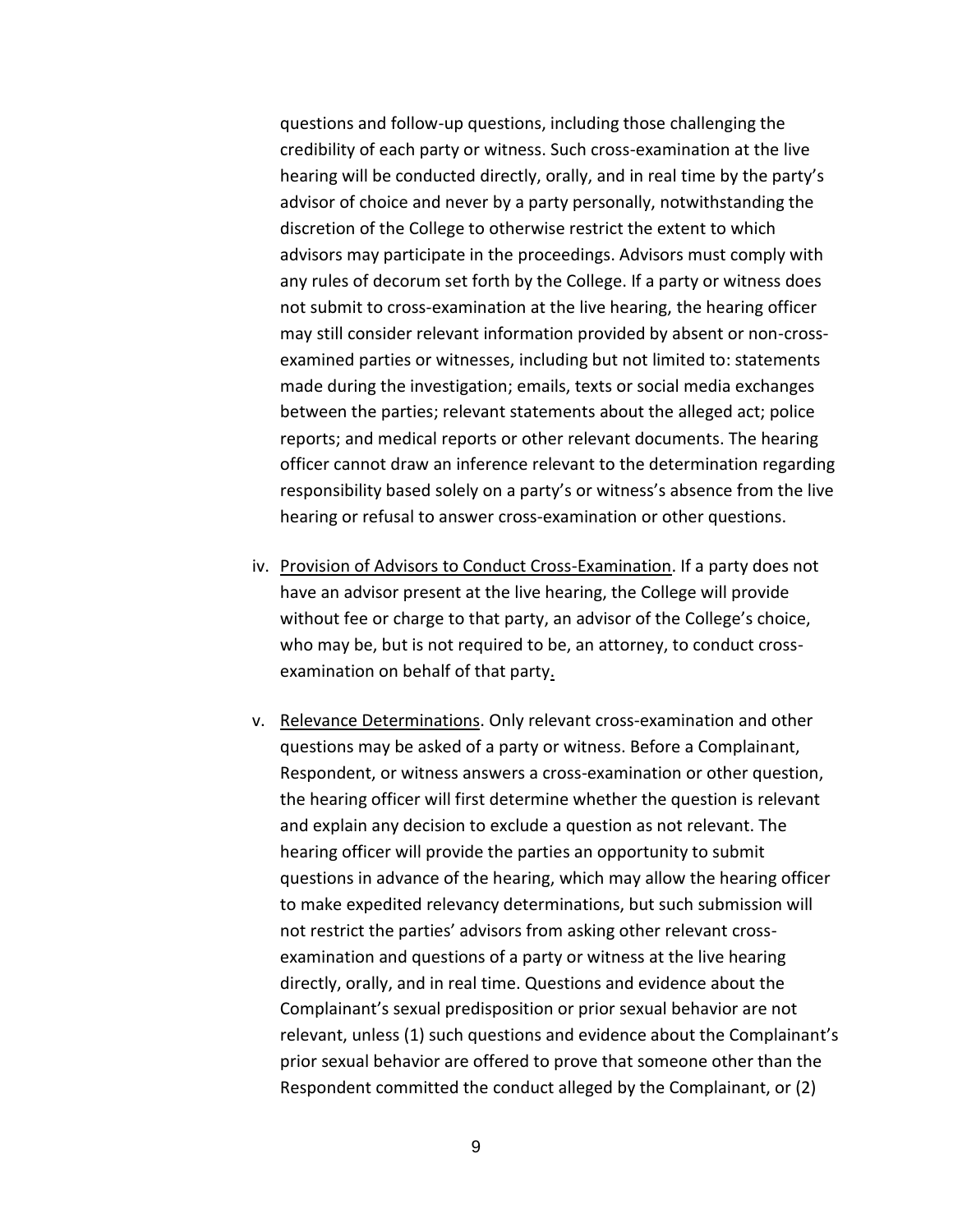the questions and evidence concern specific incidents of the Complainant's prior sexual behavior with respect to the Respondent and are offered to prove consent.

- vi. Separate Locations. The College may provide for the live hearing to occur with the parties in separatelocations with technology enabling the hearing officer and parties to simultaneously see and hear the party or the witness answering questions. All parties, witnesses, and other participants may appear at the live hearing virtually, with technology enabling participants simultaneously to see and hear each other. The College retains discretion to conduct the live hearing with all parties physically present in the same geographic location or virtually with the use of technology.
- vii. Recording. The College will create an audio or audiovisual recording, or transcript, of any live hearing and make it available to the parties for inspection and review. The recording will be maintained in accordance with College recordkeeping requirements.
- e. Determinations Regarding Responsibility. After the live hearing, the hearing officer/decision maker will draw conclusions regarding the application of the Policy and the College's to the facts, and will make determinations regarding responsibility. If there is a finding of responsibility, the hearing officer/decision maker will determine what sanctions are appropriate. Sanction(s) will be structured to end the conduct and prevent its recurrence by the Respondent. Remedies will be designed to remedy the effects on the Complainant and the College community. Not all violations will be deemed equally serious offenses, and the College reserves the right to impose different sanctions and remedies depending on the severity of the offense. A list of sanctions is provided below.
- f. Written Determinations. The hearing officer/decision maker will issue a written determination regarding responsibility, using the preponderance of the evidence standard. The College will provide the written determination to the parties simultaneously. If an appeal is filed, the determination regarding responsibility becomes final on the date that the College provides the parties with the written determination of the result of the appeal. If an appeal is not filed, the determination regarding responsibility becomes final on the date on which an appeal would no longer be considered timely. The written determination must include: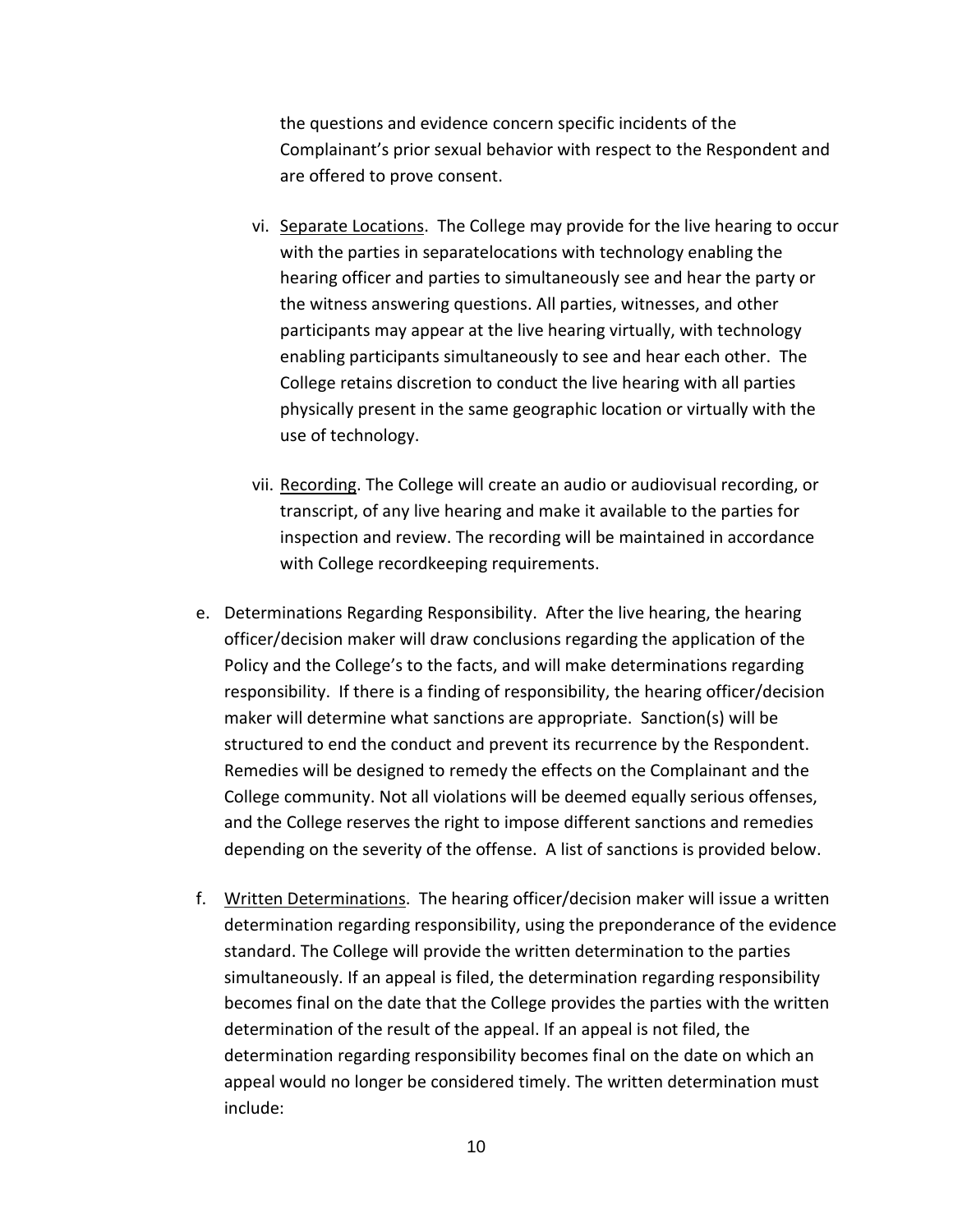- i. Identification of the allegations potentially constituting Prohibited Conduct;
- ii. A description of the procedural steps taken from the receipt of the Complaint through the determination, including any notifications to the parties, interviews with parties and witnesses, site visits, methods used to gather other evidence, and hearings held;
- iii. Findings of fact supporting the determination;
- iv. Conclusions regarding the application of the Policy to the facts;
- v. A statement of, and rationale for, the result as to each allegation, including a determination regarding responsibility;
- vi. Any disciplinary sanctions the College will impose on the Respondent, and whether remedies designed to restore or preserve equal access to College education programs or activities will be provided to the Complainant.
- vii. The procedures and permissible bases for the Complainant and Respondent to appeal.

## g. Possible Sanctions

Any one or more of the sanctions listed here may be imposed when there is a violation under the Policy. Sanctions are assessed in response to the specific violation(s) and any prior disciplinary history of the Respondent. Some of the sanctions listed are applicable only to Students or Employees, as indicated.

Possible sanctions include, but are not limited to:

- i. Warning: Written notice that the Respondent's behavior was in violation of the Policy and/or other College policy and that future violations will result in more severe sanctions.
- ii. Restitution: Reimbursement by the Respondent(s) to the College to cover the cost of damage to property or other loss.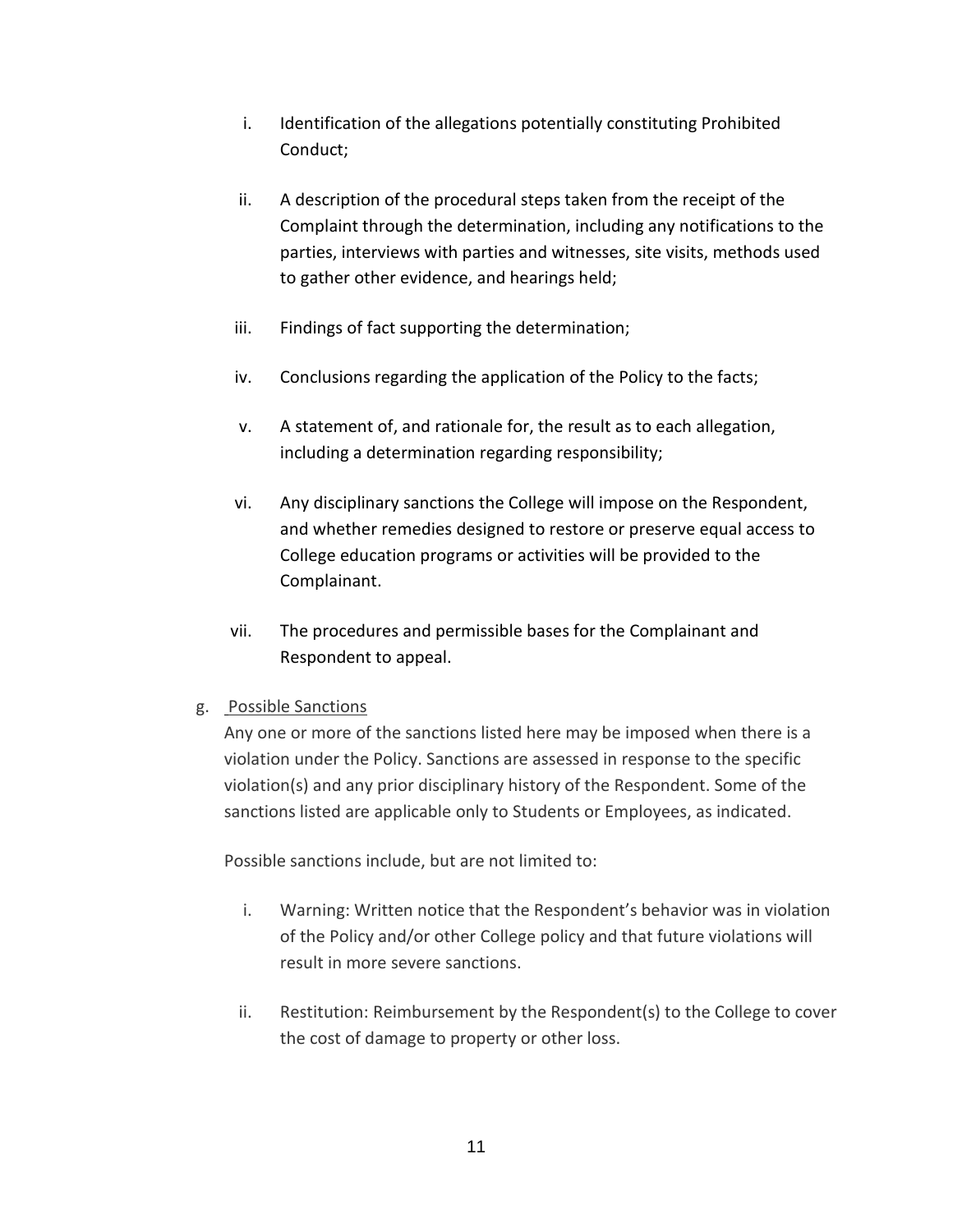- iii. Educational Program/Project: Programs and activities designed to help the Respondent become more aware of College policies and help the Respondent understand the inappropriateness of their conduct, including, but not limited to, participation in an educational program or completion of an online program.
- iv. Referral for Counseling: A referral for an assessment with a trained therapist and a mandate to follow any recommendations resulting from the counseling.
- v. Loss of Privileges (Students only): Denial of specific privilege(s) as defined by the hearing officer/decision maker for a defined period of time. Privileges include, but are not limited to, participation in extracurricular activities and events such as social events and student organizations.
- vi. Restricted Access: Conditions that dictate and limit the Respondent's presence on campus and/or participation in College-sponsored activities. The restrictions will be clearly defined and may include, but are not limited to, presence in certain buildings or locations on campus.
- vii. Removal of Offending Cause: Requirement to remove the item that was the subject of the Complaint.
- viii. Revocation of institutionally funded scholarships and/or grants (Students only).
- ix. Relocation or Removal from Residence Halls (Students only): Requirement that the Respondent relocate to another residence hall, or off-campus, by a specified date.
- x. Conduct Probation (Students only): Formal, written notice that the Respondent's behavior is in violation of the Policy or other College policy and an expectation that the Respondent exhibit good behavior for a defined period of time. Any violation during the probationary period may result in suspension or expulsion from the College.
- xi. Employment Probation (Employees only): Formal, written notice that the Employee's conduct is in violation of the Policy and/or other College policy and an expectation that the Employee exhibit good behavior for a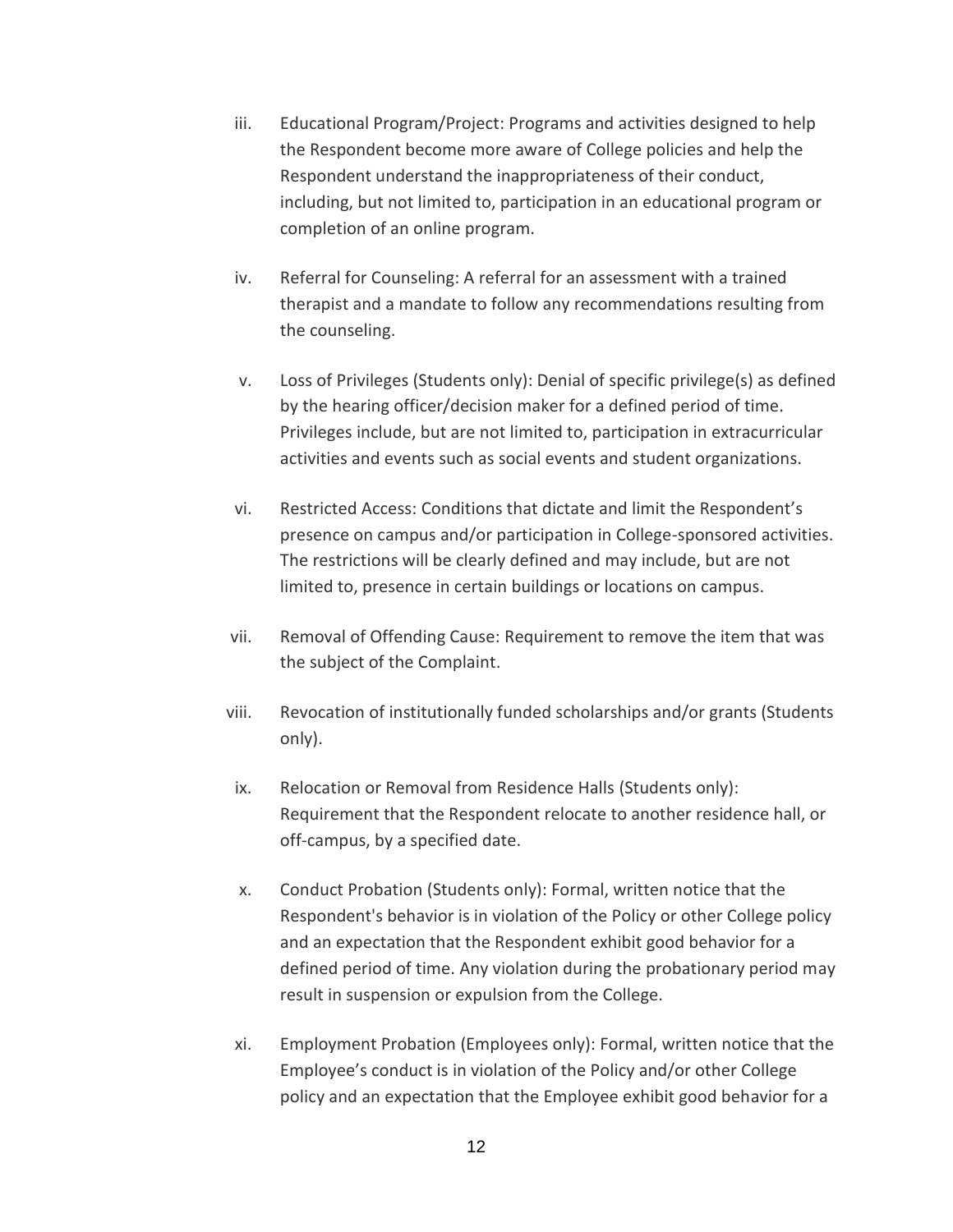defined period of time. Any further violations during the probationary period may result in employment suspension without pay or termination of employment.

- xii. Suspension (Students only): Separation from the College for a defined period of time. During the suspension period the Respondent is not permitted on campus and is not permitted to participate in any Collegesponsored or -affiliated program or activity. The terms of the suspension may include the designation of special conditions affecting eligibility for readmission or special conditions to be in effect upon readmission.
- xiii. Suspension without Pay (Employees only): Separation of employment for a defined period of time without pay for the time of separation.
- xiv. Employment Termination (Employees only): Permanent separation of the Employee from the College if the Respondent is a non-Student Employee and permanent separation of the Employee from their student position if the Respondent is a student.
- xv. Expulsion (Students only): Permanent separation from the College. A Respondent who has been expelled is not permitted on campus and is not permitted to participate in any College-sponsored or -affiliated program or activity.

## h. Sanctions for Sexual Assault

Although it is not possible to outline the specific sanctions that will be imposed in all sexual assault cases, the following sexual assault sanctioning guidelines have been established to provide notice to the College community and provide context for the Sanctioning Officer or process in determining appropriate sanctions.

Sexual Assault Sanctioning Guidelines:

- i. Students: minimum one-year suspension (or duration that Complainant is enrolled at the College, whichever is longer).
- ii. Faculty/Staff: minimum of suspension without pay and potential termination for cause.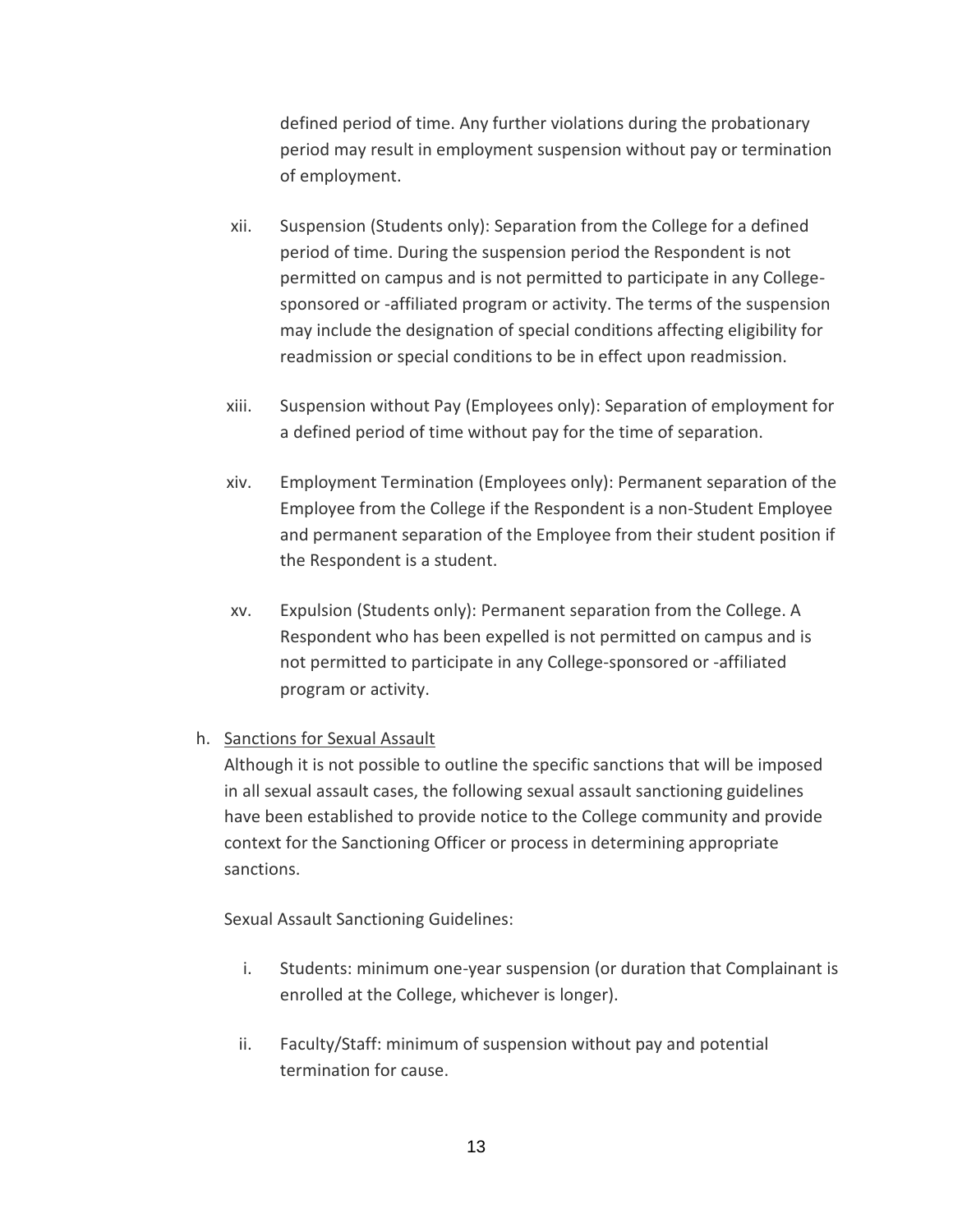## i. Remedies.

Remedies will be designed to restore or preserve equal access to the College's educational programs and activities. Such remedies may include supportive measures but may also be disciplinary or punitive.

The Title IX Coordinator is responsible for oversight of the effective implementation of any sanctions and remedies. Failure to comply with sanctions may be considered an additional violation of the Policy on Prohibited Conduct, and/or may lead to additional sanctions under general College codes of conduct, handbooks, or policies.

# 14. Appeals

The College will offer both parties an appeal from a determination regarding responsibility, and from a dismissal of a Complaint or any allegations therein. The opportunity to submit an Appeal is not provided to simply refute or express dissatisfaction with the outcome of the hearing; rather, the following procedures apply:

- a. Bases for Appeal. An appeal may be made on the following bases:
	- i. Procedural irregularity that affected the outcome of the matter;
	- ii. New evidence that was not reasonably available at the time the determination regarding responsibility or dismissal was made, that could affect the outcome of the matter; and
	- iii. The Title IX Coordinator, Deputy Title IX Coordinator, Investigator, or hearing officer/decision maker had an actual conflict of interest or bias that affected the outcome of the matter.
- b. Notification. The Title IX Coordinator or designee will notify the other party in writing when an appeal is filed and implement appeal procedures equally for both parties.
- c. Appeal Officer. The appeal officer, who serves as a decision maker for the appeal, will not be the same person as the original hearing officer/decision maker, investigator or Title IX Coordinator. The appeal officer must be free of conflict of interest or bias and will receive training as a decision maker for appeals.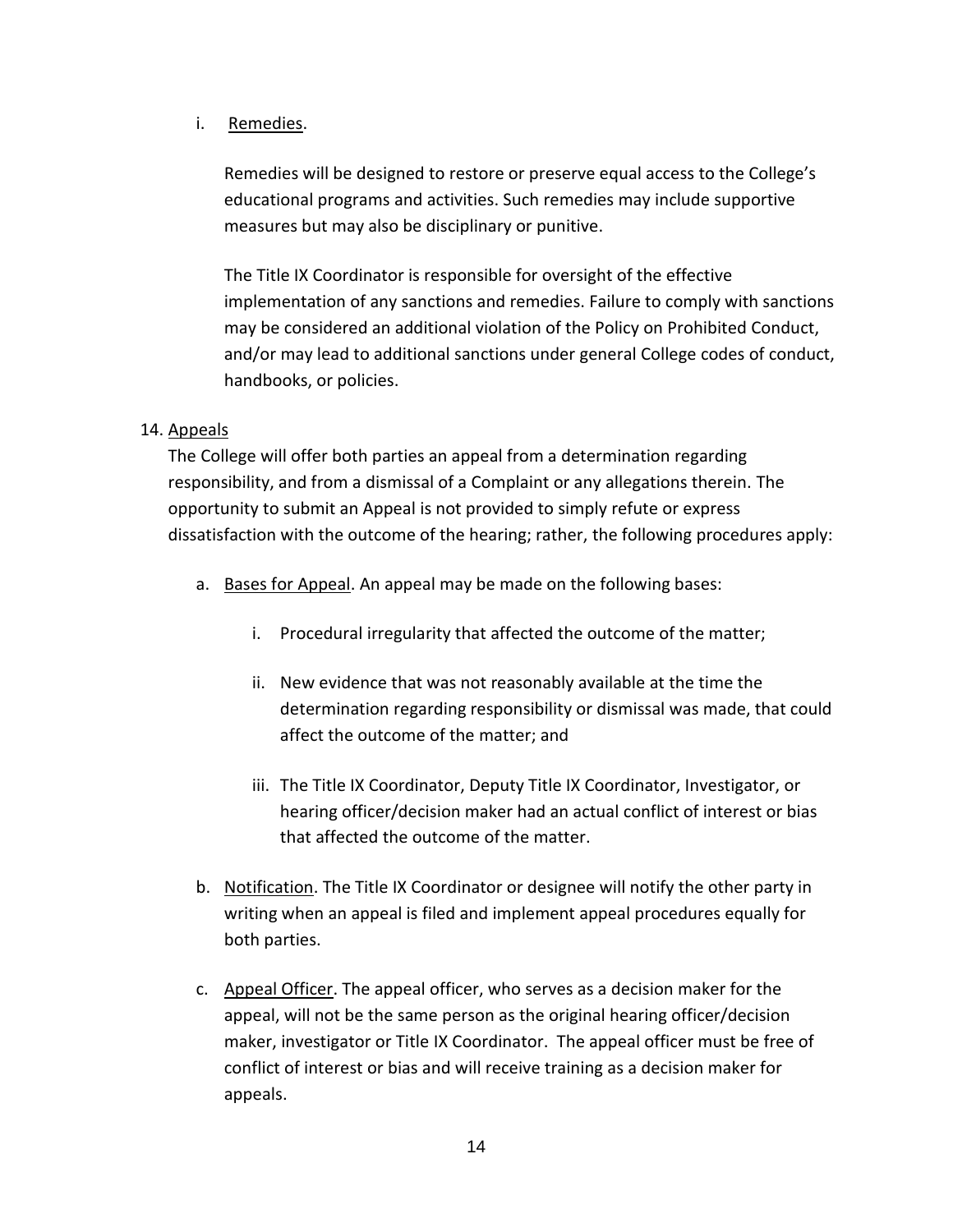- d. Written Statements. Both parties will have a reasonable, equal opportunity to submit a written statement in support of, or challenging, the outcome. A party desiring to appeal the outcome may submit a written appeal to the Title IX Coordinator within three (3) business days of the party's receipt of the written determination regarding responsibility, and the non-appealing party may submit his or her response to the Title IX Coordinator within three (3) business days of receipt of the appealing party's response. The Title IX Coordinator will forward the parties' written statements to the appeal officer.
- e. Written Decision. The appeal officer will issue a written decision describing the result of the appeal and the rationale for the result, and the written decision will be provided simultaneously to both parties and the Title IX Coordinator. The appeal officer's decision is final and is not subject to further appeal.
- f. Timeframe for Appeals. The appellant and appellee will generally be notified in writing of the outcome of the appeal within ten (10) business days of receipt of the appellee's response statement, but the College may extend the timeframe for good cause.

#### 15. Confidentiality

Complaints and investigations under the Policy are treated as private by the College. The College complies with the Family Educational Rights & Privacy Act (FERPA) and other applicable privacy laws at all times in the course of investigations. The College will keep confidential the identity of any individual who has made a report or complaint of Prohibited Conduct, any Complainant, any individual who has been reported to be the perpetrator of Prohibited Conduct, any Respondent, and any witness, except as may be permitted by FERPA, or as required by law, or in order to conduct any investigation, hearing, or judicial Proceeding arising from the Policy. The College complies with the Jeanne Clery Disclosure of Campus Security Police and Campus Crime Statistics Act and the Violence Against Women Act with respect to reporting and disclosure of campus security information. The College will not restrict the ability of either party to discuss the allegations under investigation or to gather and present relevant evidence, as long as such conduct is not harassing or retaliatory. The investigation, investigation report, and Proceedings are considered confidential.

Additional information about confidentiality is set forth in the Policy.

#### 16. False Information

Knowingly making a materially false statement or submitting false information in bad